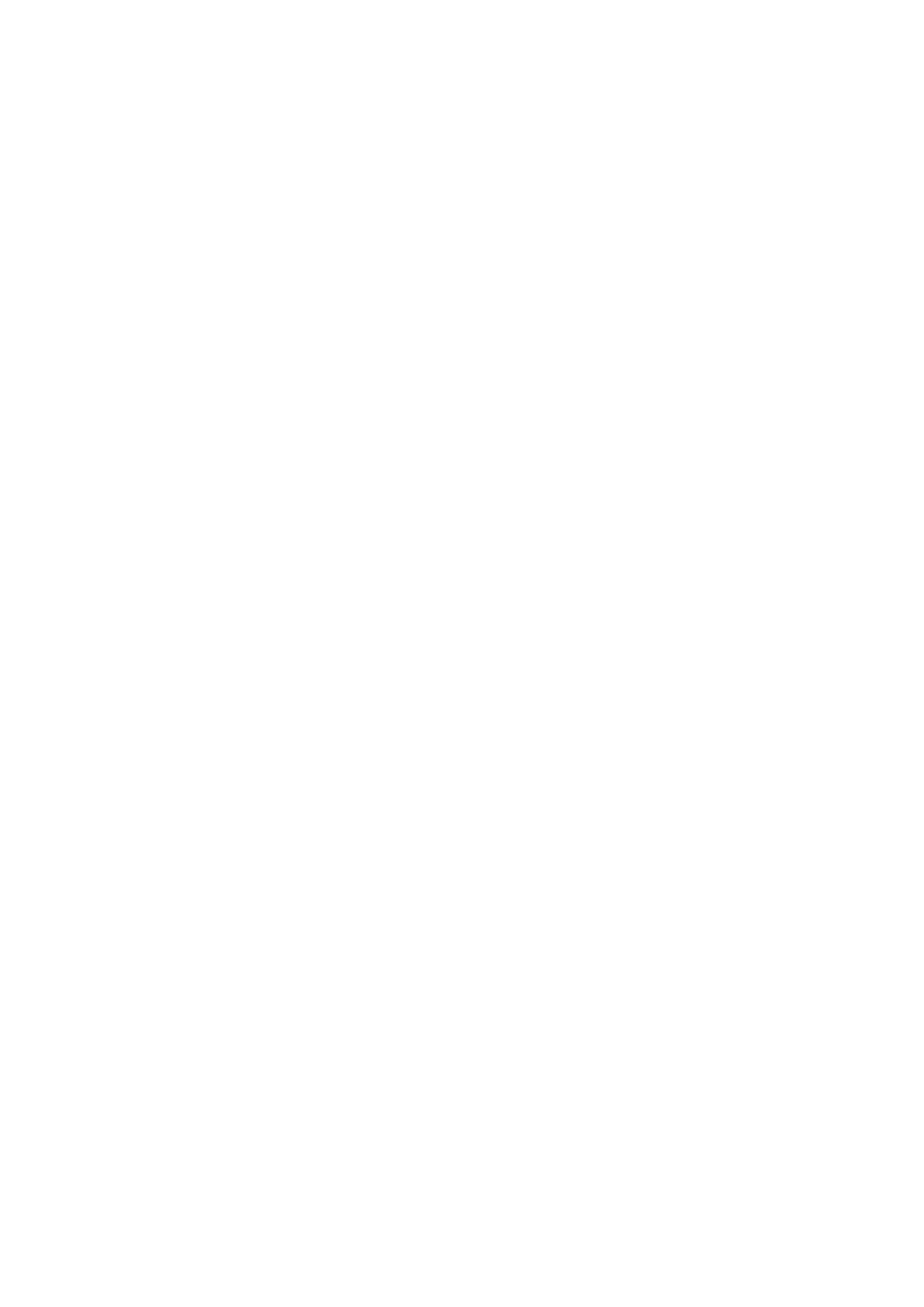# Sustainable work over the life course: Concept paper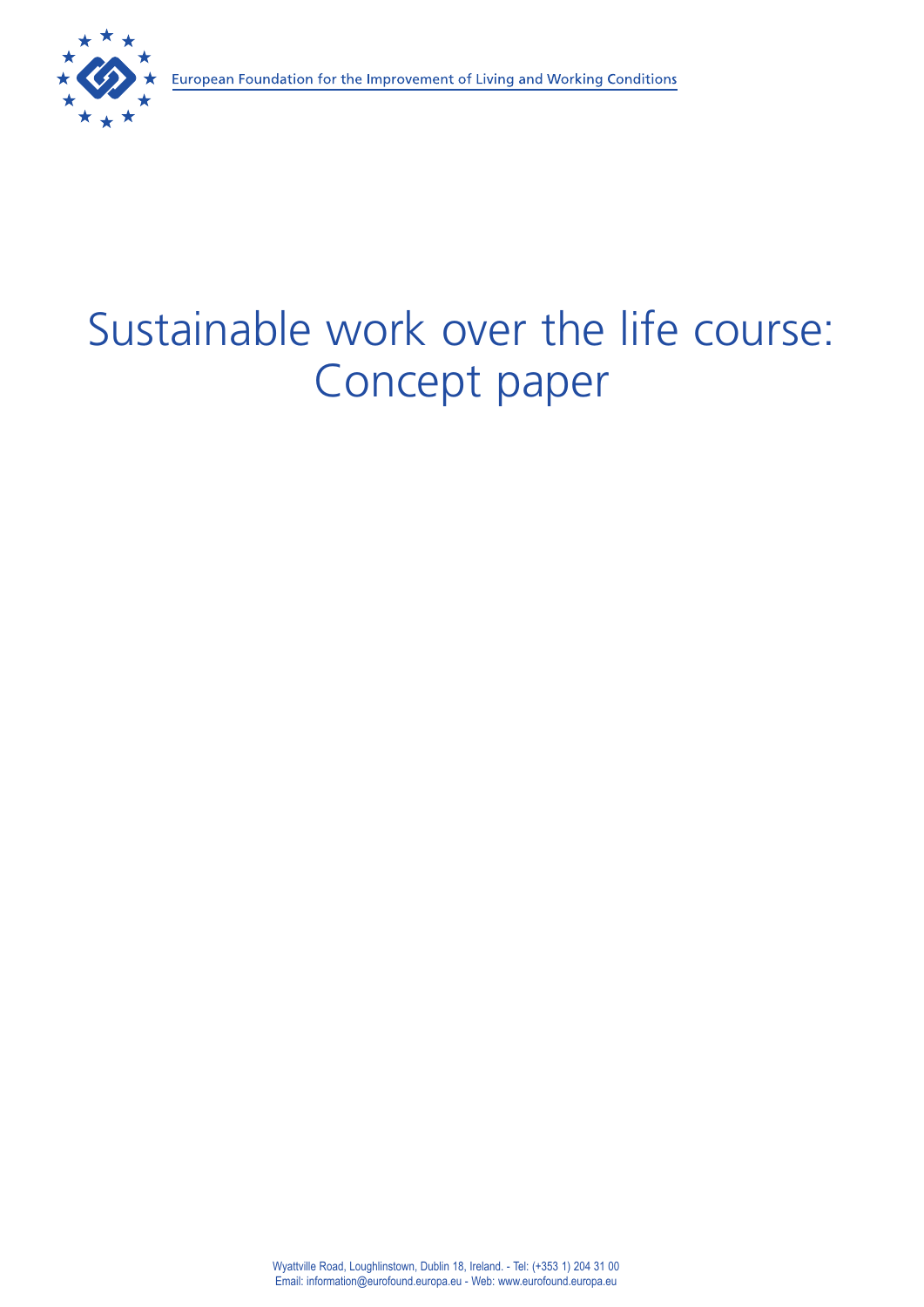When citing this report, please use the following wording:

Eurofound (2015), *Sustainable work over the life course: Concept paper*, Publications Office of the European Union, Luxembourg.

Luxembourg: Publications Office of the European Union, 2015

doi:10.2806/281708 ISBN: 978-92-897-1386-3

© European Foundation for the Improvement of Living and Working Conditions, 2015

For rights of translation or reproduction, applications should be made to the Director, European Foundation for the Improvement of Living and Working Conditions, Wyattville Road, Loughlinstown, Dublin 18, Ireland.

The European Foundation for the Improvement of Living and Working Conditions (Eurofound) is a tripartite European Union Agency, whose role is to provide knowledge in the area of social and work-related policies. Eurofound was established in 1975 by Council Regulation (EEC) No. 1365/75, to contribute to the planning and design of better living and working conditions in Europe.

European Foundation for the Improvement of Living and Working Conditions Telephone (+353 1) 204 31 00 Email: [information@eurofound.europa.eu](mailto:information@eurofound.europa.eu) Web: **[www.eurofound.europa.eu](http://www.eurofound.europa.eu)**

> Europe Direct is a service to help you find answers to your questions about the European Union. Freephone number (\*):

# **00 800 6 7 8 9 10 11**

(\*) Certain mobile telephone operators do not allow access to 00 800 numbers or these calls may be billed.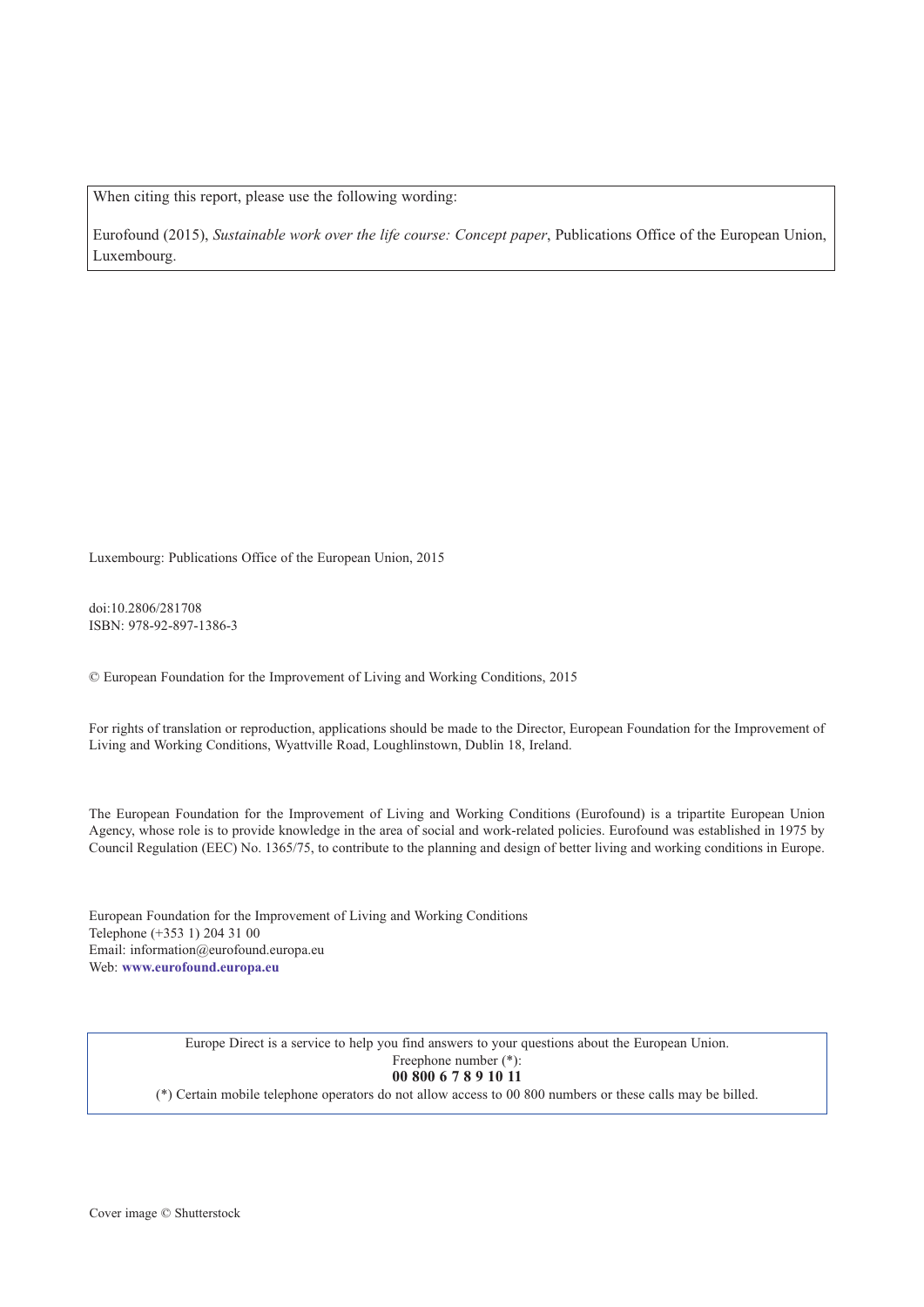# **Contents**

| Introduction                                        | $\mathbf{1}$     |
|-----------------------------------------------------|------------------|
| Working definition                                  | $\mathbf 2$      |
| Origins                                             | $\overline{2}$   |
| Eurofound's approach                                | $\mathbf{3}$     |
| Characteristics of the job                          | $\overline{5}$   |
| Characteristics and circumstances of the individual | $\overline{7}$   |
| Policies, regulations and practices                 | $\boldsymbol{9}$ |
| Integrating the domains                             | $11\,$           |
| Outlook                                             | 13               |
| References                                          | 14               |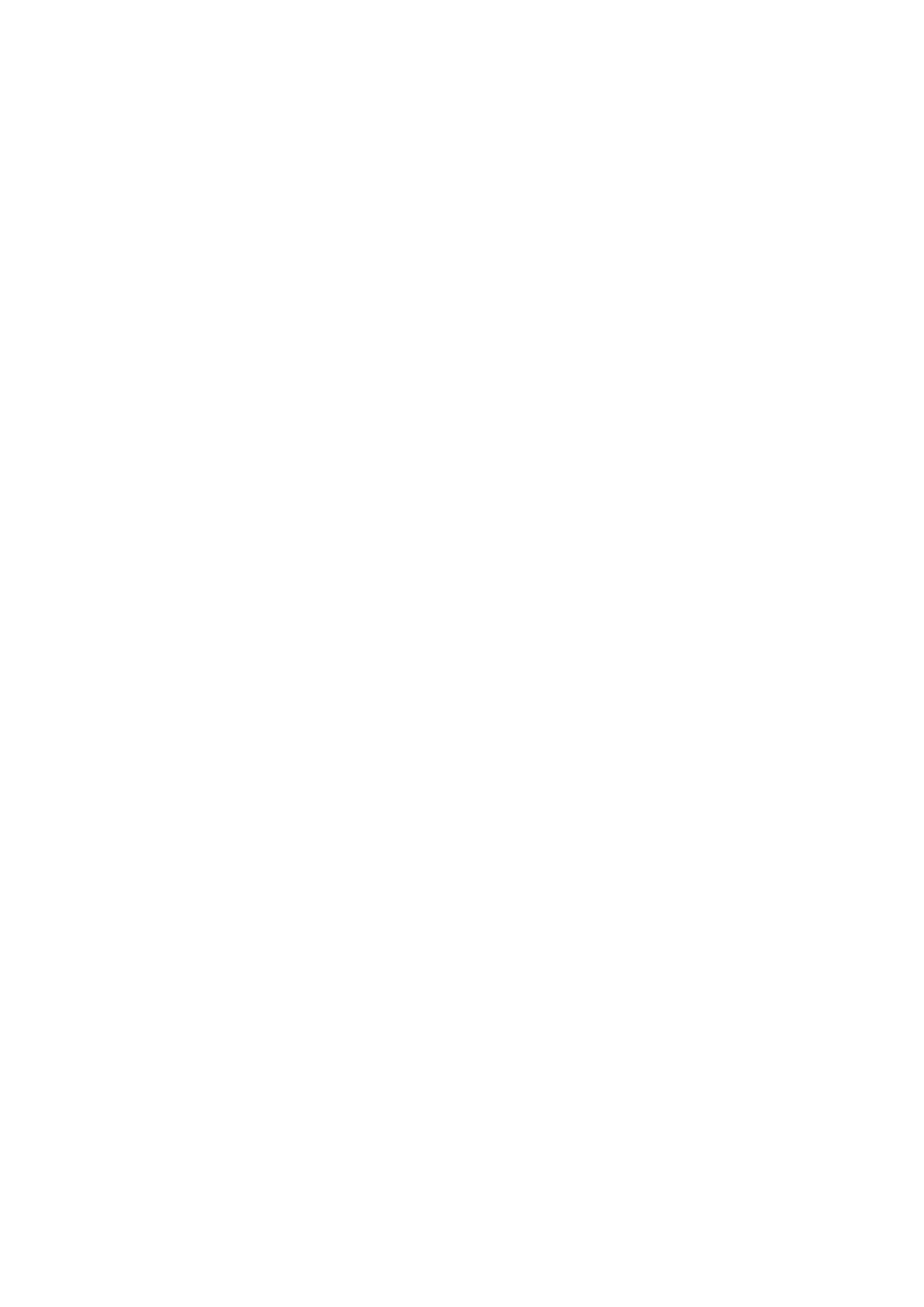# <span id="page-6-0"></span>**Introduction**

In its four-year programme for 2013–2016, *From crisis to recovery – Better informed policies for a competitive and fair Europe*, Eurofound identifies demographic change as an important element of the policy context and a driver of change. It observes that keeping workers in employment longer is a necessity born of demographic change, and that this

*… requires rethinking new solutions for working conditions and career paths that help workers to retain their physical and mental health – as well as motivation and productivity – throughout an extended working life. Given the pressures of demographic change, a work environment needs to be created that satisfies the needs of different groups of workers – not only older workers but also those with care responsibilities, for example, or people with physical disabilities or mental health problems – to allow for the participation of the largest possible numbers in the labour force.*

Eurofound, 2012b, pp. 6–7

Eurofound articulates the broad goal set out by this statement as 'making work sustainable over the life course'. Identifying and analysing the factors and actions underpinning sustainable work throughout working life is a research priority for Eurofound in the 2013–2016 programming period. As a first step, the rather expansive concept of sustainable work needs to be clarified and illuminated by a framework that explains our approach and that can be used as reference point for a range of Eurofound research projects that examine different aspects of sustainable work.

Increased life expectancy and low fertility rates are rapidly transforming Europe's age structure in ways that may compromise the sustainability of welfare states and social protection systems. Without a significant surge in immigration or other implausible rapid demographic transformations, the working age population will shrink significantly while the post-retirement age population will expand. With current employment levels, the result will be a rapidly increasing dependency ratio and a need to either reduce social spending or expand taxation significantly to finance pensions and healthcare. A more attractive alternative may be to expand employment rates by a combination of 1) raising the effective retirement age; 2) increasing the proportion of the working age population that is employed. This is the approach taken in the European Union's Europe 2020 strategy for smart, sustainable and inclusive growth.

Achieving these objectives – specifically, reaching the Europe 2020 target of a 75% employment participation rate for people aged 20 to 64 – demands that more people are brought into employment and that they remain in employment longer, and both of these must be addressed from the perspective of sustainable work over the life course. Expanding participation cannot be done by decree. It requires, firstly, looking at the life course and how availability for work changes depending on life stage. Secondly, it requires that job quality be considered from a life course perspective: we need to acknowledge that the impact of certain working conditions on the well-being of workers can emerge in the long term, and that the impact can be quite different depending on the characteristics and circumstances of the individual. Thirdly, an extended, modern working life is likely to include several transitions between jobs and between employment status, both voluntary and involuntary. This demands attention be given to enabling smooth transitions and reducing the risks associated with them.

Notwithstanding the need to expand employment rates, a policy goal of making work more sustainable over the life course is self-evidently desirable on its own. It necessarily entails improving the conditions of work and adapting them better to the specific and changing needs of workers over their life course. It involves redesigning social and employment policies to, among other things, facilitate a better work–life balance. These transformations will improve workers' wellbeing and influence availability for work and thus will ultimately influence employment rates.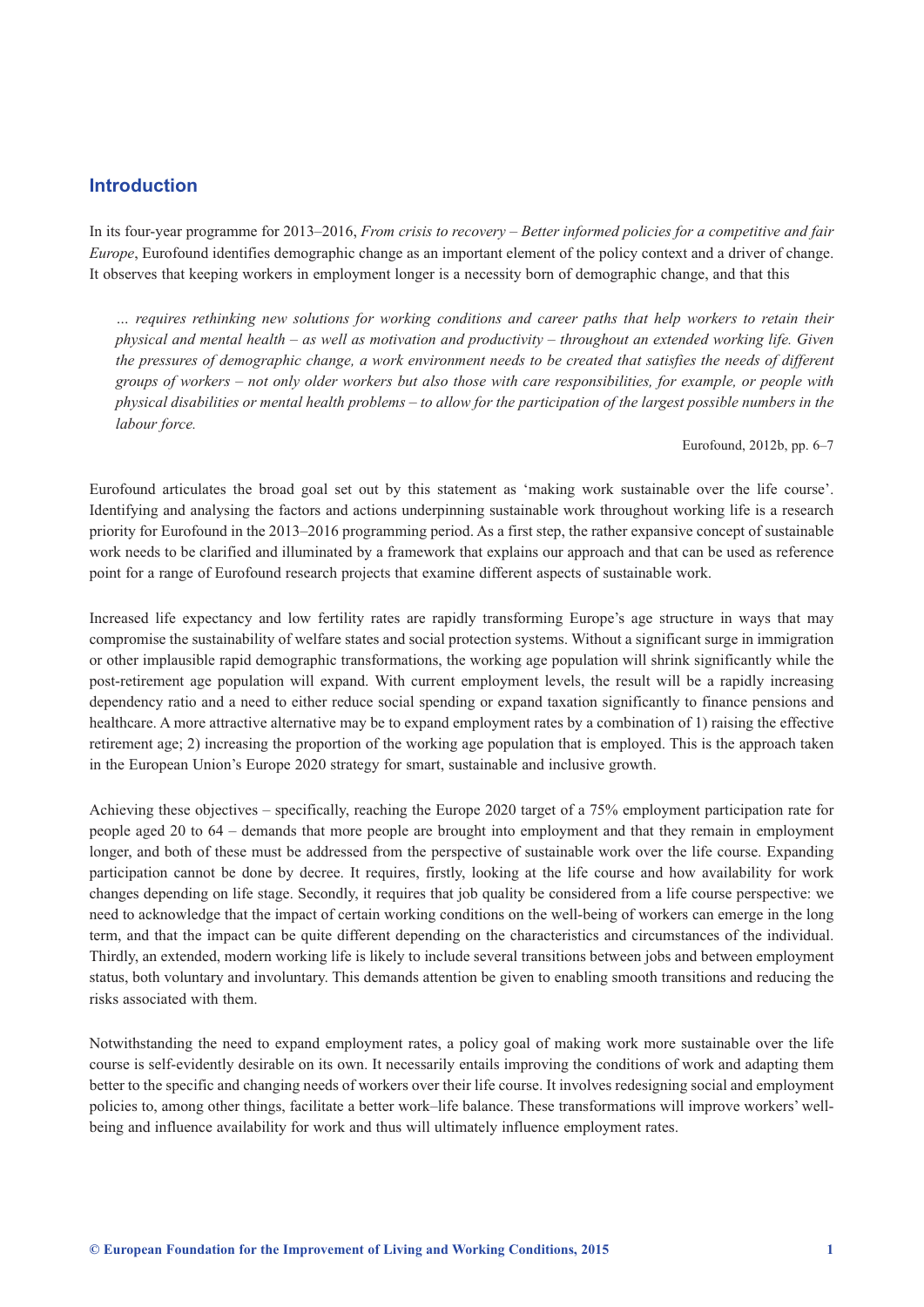<span id="page-7-0"></span>Although it is clear that job creation is central to the goals of bringing more people into employment and keeping them in employment longer, the present paper does not address the question of job creation either from the perspective of macroeconomic policy to foster economic growth or from that of policies to redistribute work by means of working time policies.

#### **Issues of social justice**

Increasing working life duration is a policy focus in many countries and has triggered changes in social protection systems. Access to early retirement has been made more difficult by either abolishing it altogether or by making conditions more restrictive, including making it financially less attractive. Secondly, the age at which people can retire with a full pension has been pushed out, either through increasing the statutory retirement age or the number of years of contributions to the pension system required.

These developments raise a question of social justice. Workers start working at different ages, and they experience different working conditions without having the same resources to deal with difficulties and exposure to harmful factors. Workers who engage in arduous work with limited chances of moving to a more sustainable career path may be unable to continue working until retirement age and so accept a financial penalty. Or they may continue working but pay a price in terms of ill health and a lower healthy life expectancy.

Furthermore, occupational segregation, differences in work trajectories and the unevenly distributed double burden of combining work and care responsibilities lead to differences in lengths and types of careers. According to Eurostat data, women's working careers are on average eight years shorter than those of men. Inflexible rules on mandatory retirement and access to pensions can also deter those workers who wish to continue working beyond pensionable age, at least part time, from staying in employment longer.

These issues of social justice need to be borne in mind when examining the factors underpinning sustainable work over the life course.

# **Working definition**

Eurofound's working definition of 'sustainable work over the life course' means that working and living conditions are such that they support people in engaging and remaining in work throughout an extended working life. These conditions enable a fit between work and the characteristics or circumstances of the individual throughout their changing life, and must be developed through policies and practices at work and outside of work.

# **Origins**

The concept of sustainability comes from ecology and refers to the capacity of systems and processes to develop and endure. The World Commission on Environment and Development (1987) defined sustainable development as 'development that meets the needs of the present without compromising the ability of future generations to meet their own needs'. Applying this conceptualisation to sustainable work, it would refer to the conditions that enable the individual to meet their needs through work in the present without compromising their ability to meet their needs through work in the future.

The term 'sustainability' in relation to work was subsequently used by Scandinavian researchers in the book *Creating sustainable work systems – Emerging perspectives and practices* (Docherty et al, 2009). Here, 'sustainable work systems' are contrasted with 'intensive work systems'. The authors argue that intensive work systems will, in the long run, have damaging effects on both individuals and the quality of products and services. They propose an alternative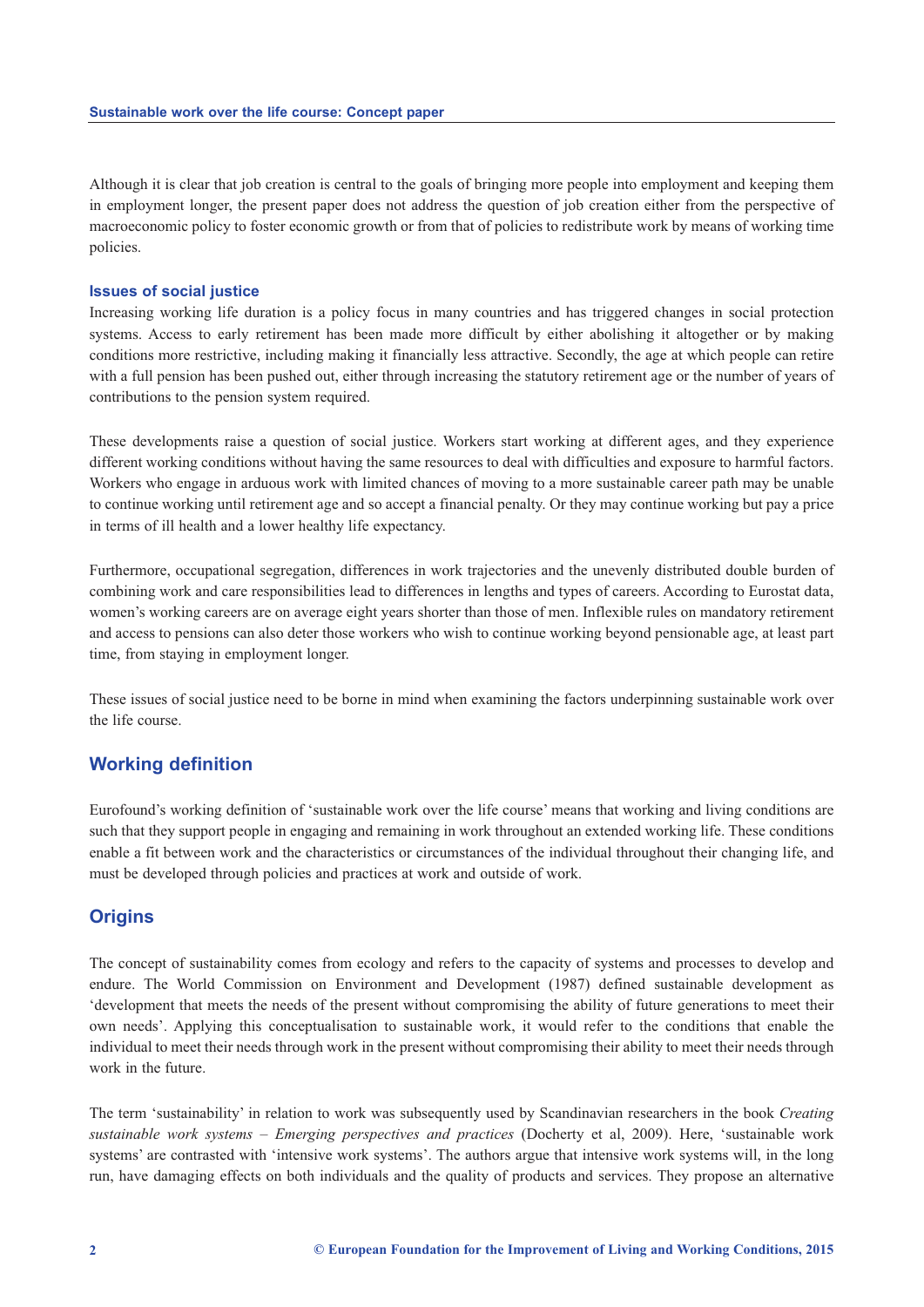<span id="page-8-0"></span>approach based on the idea that work systems, the way work is organised, should be aiming at 'regenerating human and social resources'.

This approach remains very influential throughout the Nordic countries, which continue to work and reflect on these issues, not only in the research community but also in dialogue and cooperation with societal institutions and decisionmakers, including social partners and public authorities. Similar ideas but with a slightly different focus were developed in other countries; the subject of sustainable work – under different labels – is an issue that has been examined extensively from different perspectives and in different disciplines.<sup>1</sup>

# **Eurofound's approach**

Eurofound developed a multidimensional model for analysing the quality of work and employment in 2002 and has since advanced its research on job quality. The concept of sustainable work over the life course presented here builds on this research and especially on the indicators developed for measuring job quality (Eurofound, 2012c). This paper adds a life course perspective to the analysis of job quality and integrates an analysis of the characteristics and circumstances of the individual.

From this, it follows that to understand how work is to be sustainable over the life course, two domains need to be addressed:

- $\blacksquare$  work, specifically the characteristics of the job and the work environment;
- $\blacksquare$  the individual, specifically their characteristics and circumstances.

It is the fit between these two domains that we are interested in.

#### **Characteristics of the job**

The characteristics of the job domain (shown in the upper half of Figure 1) is relevant to workers currently employed and focuses on job quality and working conditions over the life course. Policies, regulation and company practices (in the yellow areas on the right-hand side) can influence job quality and its sub-dimensions, such as health and safety, skills development, work organisation and working time practices.

**<sup>1</sup>** A literature review is in preparation.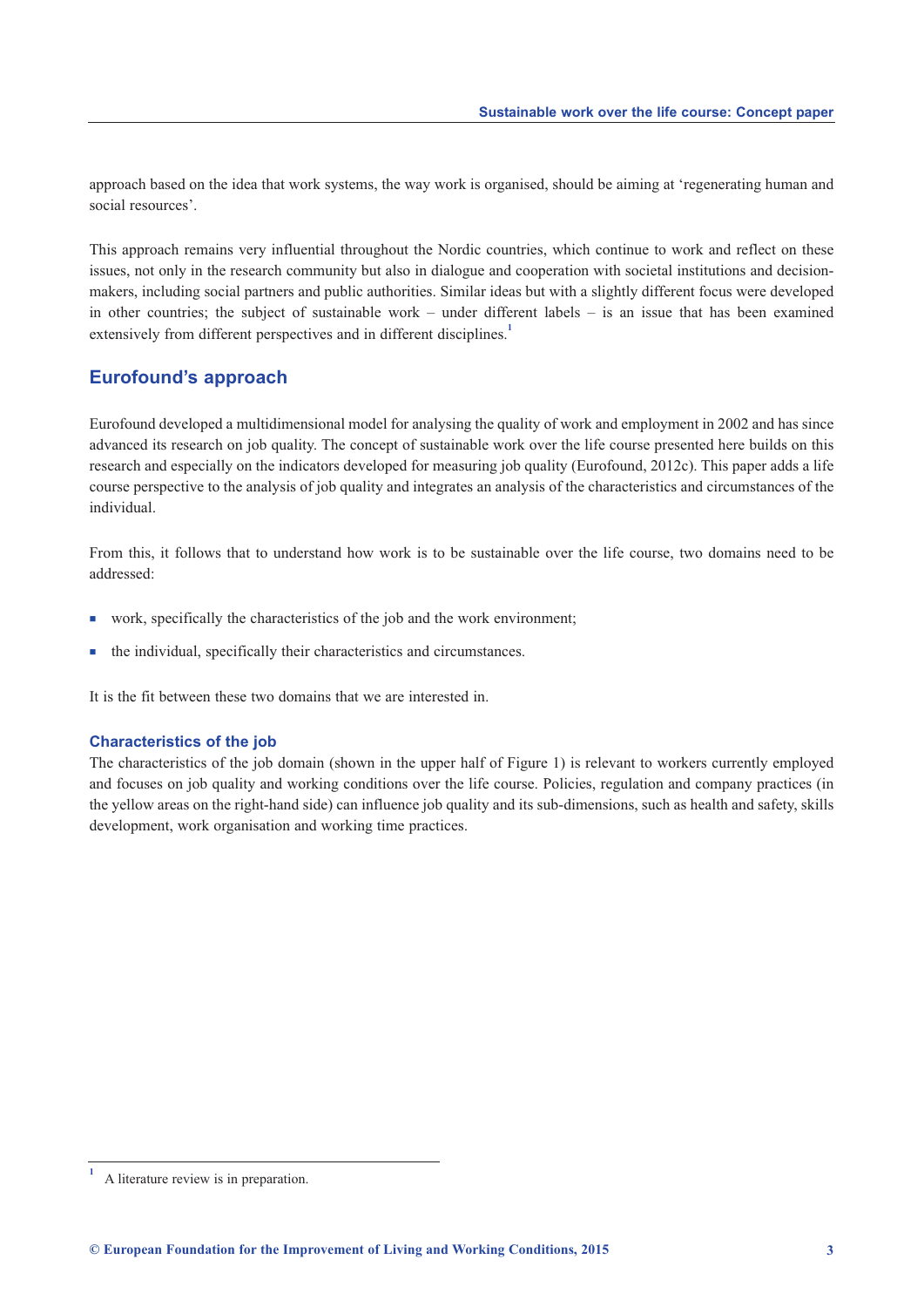

Figure 1: *A schema for understanding the domains encompassed by sustainable work*

#### **Characteristics and circumstances of the individual**

The characteristics and circumstances of the individual (shown in the lower half of the diagram) determine their availability for work. Factors that influence availability and can prevent an individual from being employed include care responsibilities; poor health and well-being; lack of skills; spells of unemployment and inactivity; and lack of motivation. Areas of intervention where policies, regulation or practice can influence such factors (in yellow on the righthand side) include care infrastructure and assistance with life events; inclusion, particularly related to health; lifelong learning; labour market activation; and other areas that influence the motivation to (continue) work.

#### **Policies, regulations and practices**

Both the characteristics of the job and the circumstances of the individual are influenced by a set of policies, regulations and practices. Making work sustainable in line with our concept depends on how these support systems intervene at different levels: institutional, company, job and individual. At the highest level (that of institutions) public policies shape the employment system through, for example, provisions for social protection, care arrangements and funding for training programmes. Institutional arrangements differ across countries, but in most European countries social partners have some role in this sphere alongside the public authorities.

At company workplace level, the work climate is shaped by the way in which legislation and collective agreements are applied in practice, workers' voice is heard (or not) and practices of worker participation develop.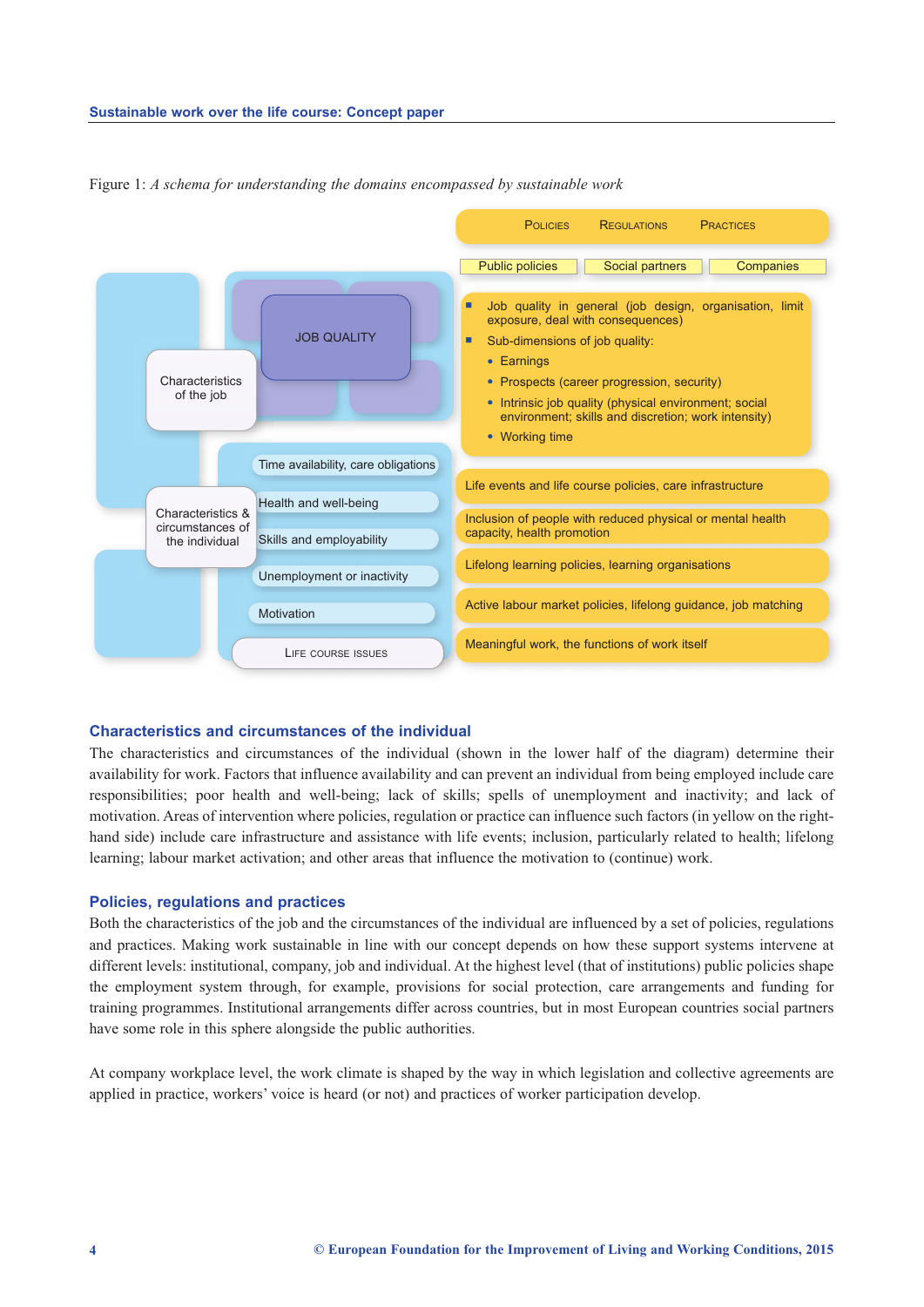# <span id="page-10-0"></span>**Characteristics of the job**

The most direct and obvious determinant of the sustainability of work is the characteristics of the job. Eurofound's work on job quality identifies the aspects of a job that have the most impact on the sustainability of work (Eurofound, 2012c). In its model, job quality is defined as a measure of the potential impact of the characteristics of jobs on the well-being of workers. The model distinguishes four dimensions of job quality: earnings, prospects, intrinsic job quality and working time quality (Figure 2).





How do these four dimensions affect the sustainability of work over the life course? Although this is basically an empirical question that has to be answered by research, three features of the model of job quality have to be taken into account particularly in order to understand its relationship to the sustainability of work: firstly, each of the four dimensions affect the well-being of workers (and by extension, the sustainability of work) through a different mechanism; secondly, although they are often empirically correlated, the relative importance of the different dimensions can vary across jobs; and finally, high quality in one dimension may compensate for lower quality in another.

This last point is equivocal. It can be true in some cases: for instance, higher earnings can help to compensate for certain working time quality issues as they may allow a worker to buy services, such as afterschool care for children, that can contribute to alleviating the work–life balance issues caused by longer or less flexible working time. However, one dimension can never perfectly substitute for another, and it is questionable whether certain elements of a job can really be compensated for. For instance, certain physical demands cannot be compensated for by earnings as they can have an irreversible negative impact on health and well-being. In practice, workers may combine either negative or positive scores on all or several dimensions.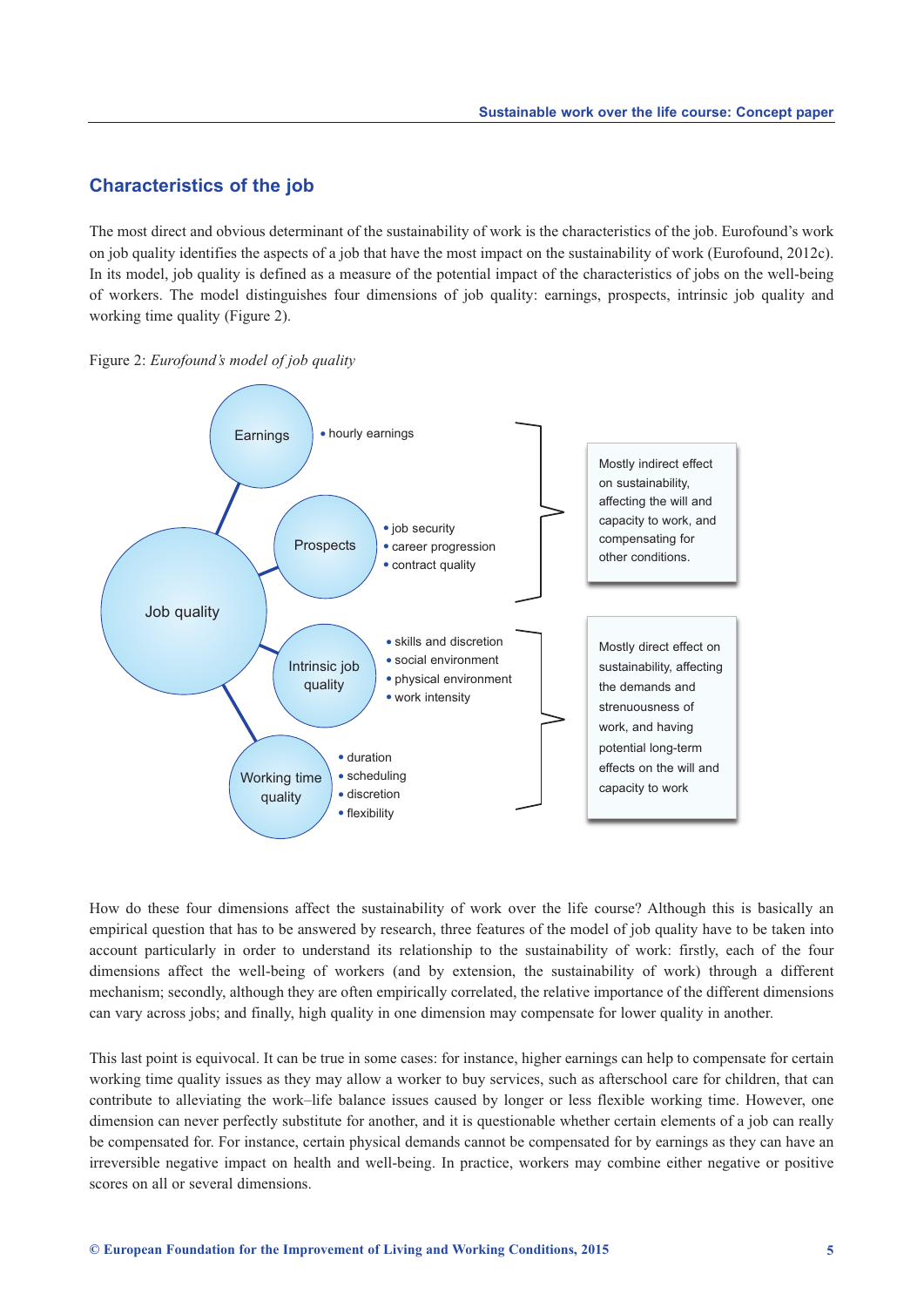**Earnings** probably have the most important indirect effect on the sustainability of work, having a significant impact on the capacity and motivation for work. This is because earnings from work are the main source of income for the vast majority of the population. Therefore they constitute the basis of consumption and the fulfilment of many human needs, affecting crucial aspects such as health, education and the possibility of paying for services that can facilitate labour force participation of some groups.

It is important to note that in a market economy labour earnings play a role of compensation for the unpleasantness of work. This means that in some cases high earnings may be associated with harsh working conditions and, therefore, with jobs that may be intrinsically unsustainable in the long run. For instance, some jobs can involve shift work, extremely long work schedules or very high intensity of work effort, and they may be compensated with high rewards. Such high rewards would explain the willingness of some people to sacrifice other aspects of their lives for doing such jobs, but it does not alter the fact that such conditions may have long-term negative effects on the health of the workers. This is the reason for employment regulation establishing standards and minimum conditions that are to be met in all circumstances, independently of the wage paid for doing a job. In addition, not all workers who endure arduous working conditions are compensated by high wages. Many are low paid and may not be able to move to better jobs, with consequences for their health and healthy life years after retirement. They may not be able to continue working until retirement age, which may have an impact on their income and potentially lead to poverty.

**Prospects** refers to both the stability of employment and opportunities for career progression. More workers than in the past move through their working lives holding different jobs, with temporary or permanent contracts. While some workers may take a temporary job deliberately and see it as a stepping stone into the world of work, particularly at the beginning of their career, other workers could be trapped in these forms of work against their choice. So while this dimension of job quality has by and large an indirect impact on the sustainability of work, continuing job insecurity has a long-term, direct effect on health. Stability and opportunities for progression, on the other hand, can facilitate career planning and therefore enhance the capacity of individuals to adjust their participation in employment to their needs and to the needs of the labour market.

**Intrinsic job quality** has the strongest direct effect on health and well-being and is therefore a key determinant of whether work is sustainable. It splits across four sub-dimensions: skills and discretion, social environment, physical environment and work intensity. The physical environment and work intensity have a very strong and direct impact on the sustainability of work from a purely ergonomic perspective, especially in the long run: hazardous or intense conditions cannot be sustained over a long period of time and should be carefully managed throughout the life course. Skills and discretion and the social environment are important determinants of the sustainability of work from a psychosocial perspective: they are known to strongly affect the motivation and satisfaction of workers and so are crucial aspects of a satisfactory long-term attachment to employment. Skills and discretion are crucial elements for sustainability of work in another way, as they allow workers to keep or gain skills that will enhance employability over the life course.

Finally, **working time quality**, which includes the duration, scheduling and flexibility of working time and having discretion over it, also has a two-fold effect on the sustainability of work: it is a measure of the time-intensity of the work effort, and therefore has an important direct and cumulative impact on the sustainability of work; it also determines the amount of time available for non-work activities, which makes it the most important dimension for the reconciliation of work and non-working life.

Accumulated evidence shows that although the different dimensions tend to be correlated, such correlation is never perfect, and sometimes there are very significant differences. What this means is that no individual attribute or dimension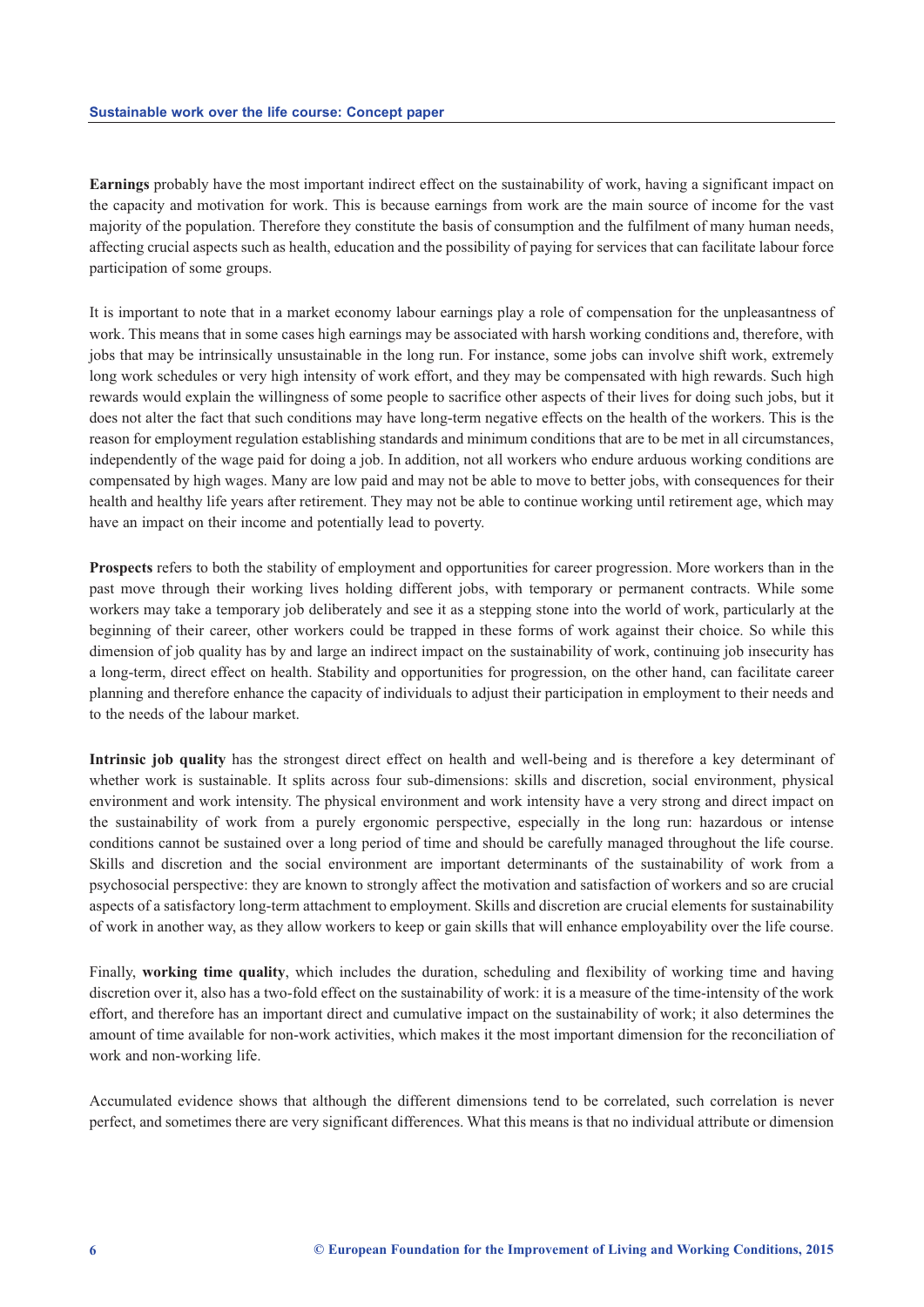<span id="page-12-0"></span>of job quality can be used on its own to make an overall assessment of the quality of a particular job, because a job with poor conditions in one dimension can have good conditions in the other three.**<sup>2</sup>** This reflects the richness of the multidimensional concept of job quality: by gathering information on multiple aspects of jobs, we can better understand the specific combinations of attributes that are typical of the different types of jobs, and assess and compare their relative levels of quality. Again, this would also apply by analogy to the sustainability of work. In addition, the different attributes can interact in ways that affect their ultimate impact on the well-being of workers and the sustainability of work.

What determines variation in the levels and attributes of quality of different jobs? Key determinants are the type of goods and services produced and the technologies used in production, but the forms of work organisation also play a role. In other words, the nature of work and the position of each job in the overall division of labour influence the levels and attributes of job quality across different jobs.

The quality of a job is embedded in the organisation of work and the work environment. Employment relations, employee participation and workers' voice at workplace level are important factors. The work environment also influences the degree of autonomy and recognition, the potential for learning, fair treatment and the level of direct involvement of workers, all of which has an impact on well-being and on employability. Of key importance is the extent to which workers are able to develop their own strategies for organising or reorganising work; for example, in the event of the deterioration of certain physical capabilities, this enables them to find solutions other than an early exit from work.

# **Characteristics and circumstances of the individual**

Availability for work can vary significantly between people and will change for an individual over the life course. Different people have different needs and abilities, which significantly affect their employability and capacity to work, as well as their motivation to work. Jobs and the work environment can be adapted to accommodate specific needs. Labour force participation rates, therefore, can be increased by helping people find a job that matches their needs and abilities.

The employment needs and abilities of people change throughout their life course, for very different reasons (Eurofound, 2008). Although increasingly diverse life course trajectories challenge generalisation, looking at a simplified, 'typical' trajectory helps in understanding how these changes affect a person's availability for work. In this, three phases are distinguished: education, work and retirement (Eurofound, 2003), to which activities related to care might also be added. The ability and motivation to work is typically limited initially, until the person has achieved a necessary level of formal education. After leaving education, availability for work is likely to increase considerably. In many cases, it will later drop as the person forms a family, which requires a significant amount of time and effort at home. The availability for work is likely to increase again as children grow up and family responsibilities ease. With retirement, availability for work usually terminates.

There may be other reasons, apart from raising children, why availability for work declines at points over the life course, such as poor health, skills becoming obsolete, losing one's job, responsibilities for the care of dependent relatives or grandchildren, or engaging in education. In addition, retirement no longer necessarily spells the end to availability, as retirees increasingly seek to remain in the labour market, often with reduced working time. The timing of these activities

**<sup>2</sup>** Eurofound (2012) used cluster analysis to group jobs according to the four dimensions of the job quality model. Four clusters were identified: high-paid good jobs, well-balanced good jobs, poorly balanced jobs and low-quality jobs.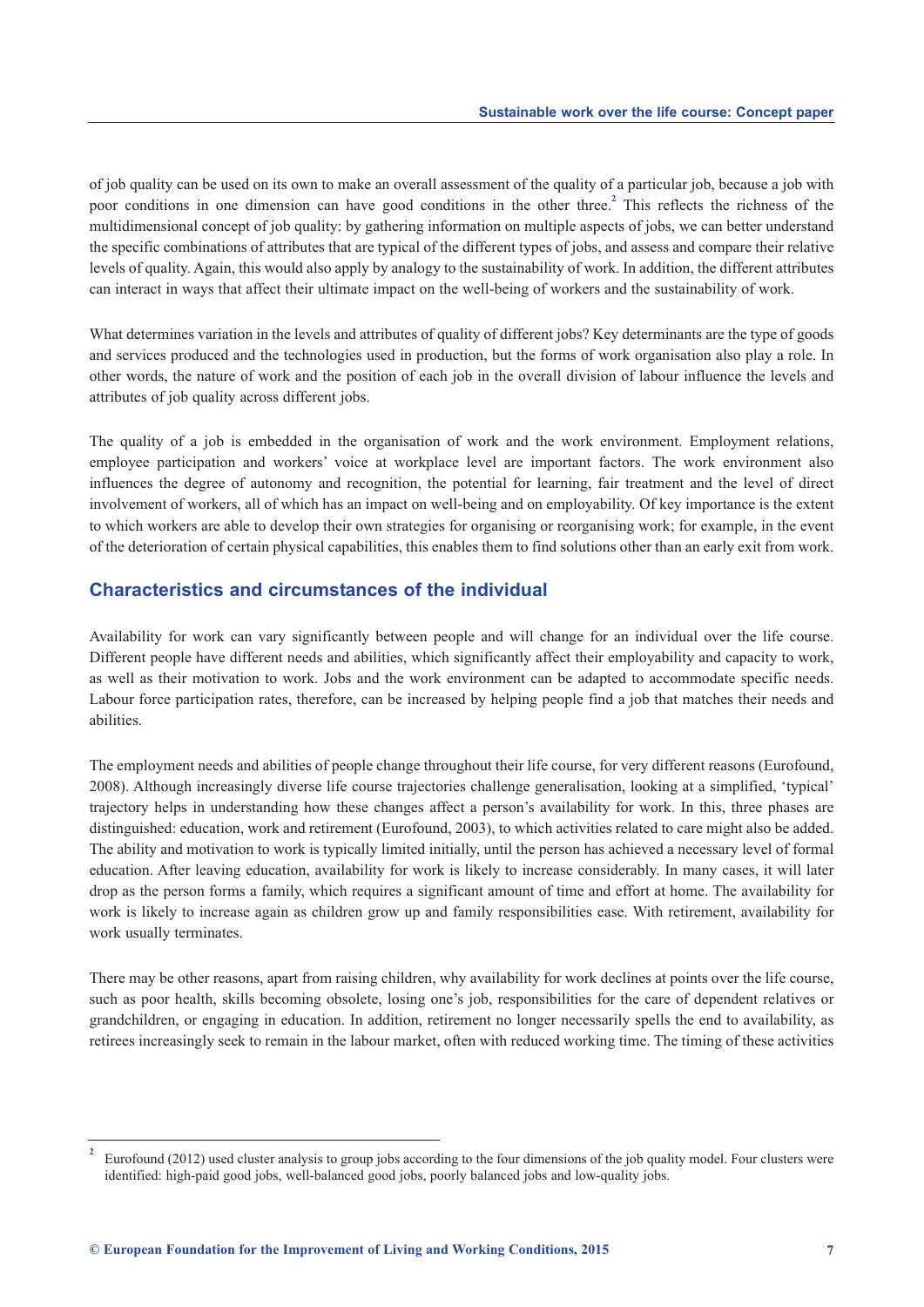has become more variable, too; for instance, some start the work phase later due to longer education, while others start it earlier and combine it with education. So while the typical trajectory might help us to identify the different phases of the life course, often nowadays the boundaries are more blurred, and activities related to different phases can be combined, often with reduced time for each of them.

Of specific interest is the question of what ageing does to people's capacity to work. Recent research by the Max Planck Institute for Human Development shows that contrary to common perceptions of continual decline in the factors contributing to productive capacity after a certain age, there are both gains and losses in adult development over time. While 'cognitive mechanics' (such as processing speed) decline with age, 'cognitive pragmatics' (such as experiencedbased knowledge) increase up to around the age of 55–60 years and then remain stable until around 85.**<sup>3</sup>** Similarly, while openness to new experiences declines with age, emotional stability, agreeableness and conscientiousness tend to increase. A successful management of ageing over the life course, including managing an ageing workforce at the workplace, will mitigate the decline of some of these factors and exploit the potential of others.

Family circumstances, financial needs and the individual's capacities and abilities are the main driving forces behind the changing availability for work over the life course. Spells of inactivity, both voluntary and involuntary, can be part of the trajectory; so too are changes between jobs, making transitions an important feature of this trajectory. Below are a number of specific issues that may arise for individuals over the life course and that will influence the capacity and motivation to work or continue to work.

#### **Time availability and care obligations**

Over the course of a person's life, there are phases when the reconciliation of working life and private life is particularly important. Care needs for children or other dependents may arise, and their duration varies from situation to situation. Accommodating them often leads to a division of work in the household between partners, with women taking up more family responsibilities and decreasing their work availability in this period; both men and women increase their unpaid work, but women do so to a much greater degree (Eurofound, 2013b). Considerations around combining work and care can influence the career choices of men and women differently. This has an impact on the way men and women are attached to the labour market. Other reasons a person might look for a different balance between working life and nonworking life could be to engage in education or training outside the workplace or to become more engaged in community activities and volunteering.

How easy or difficult it is for the individual to achieve the desired work–life balance and adjust it according to changing needs over the life course has an impact on participation rates and years worked over the life course. Difficulty in finding the desired balance can lead to complete exit from the labour market or to marginal attachment. Both have an impact on working life duration.

#### **Health and well-being**

A very important consideration to ensure participation and retention of workers in the labour market is their health. Health issues, such as disability, chronic diseases, (occupational) accidents and illnesses, can hinder an individual's labour market participation. These health problems may be permanent or temporary, they may be related to work or be independent from it, they may have preceded the individual taking up employment or occur in the course of working life. However, the capacity to work is rarely zero, so health problems should not necessarily lead to a complete exit from the labour market.

**<sup>3</sup>** See Baltes et al (2006) for further discussion of the topic.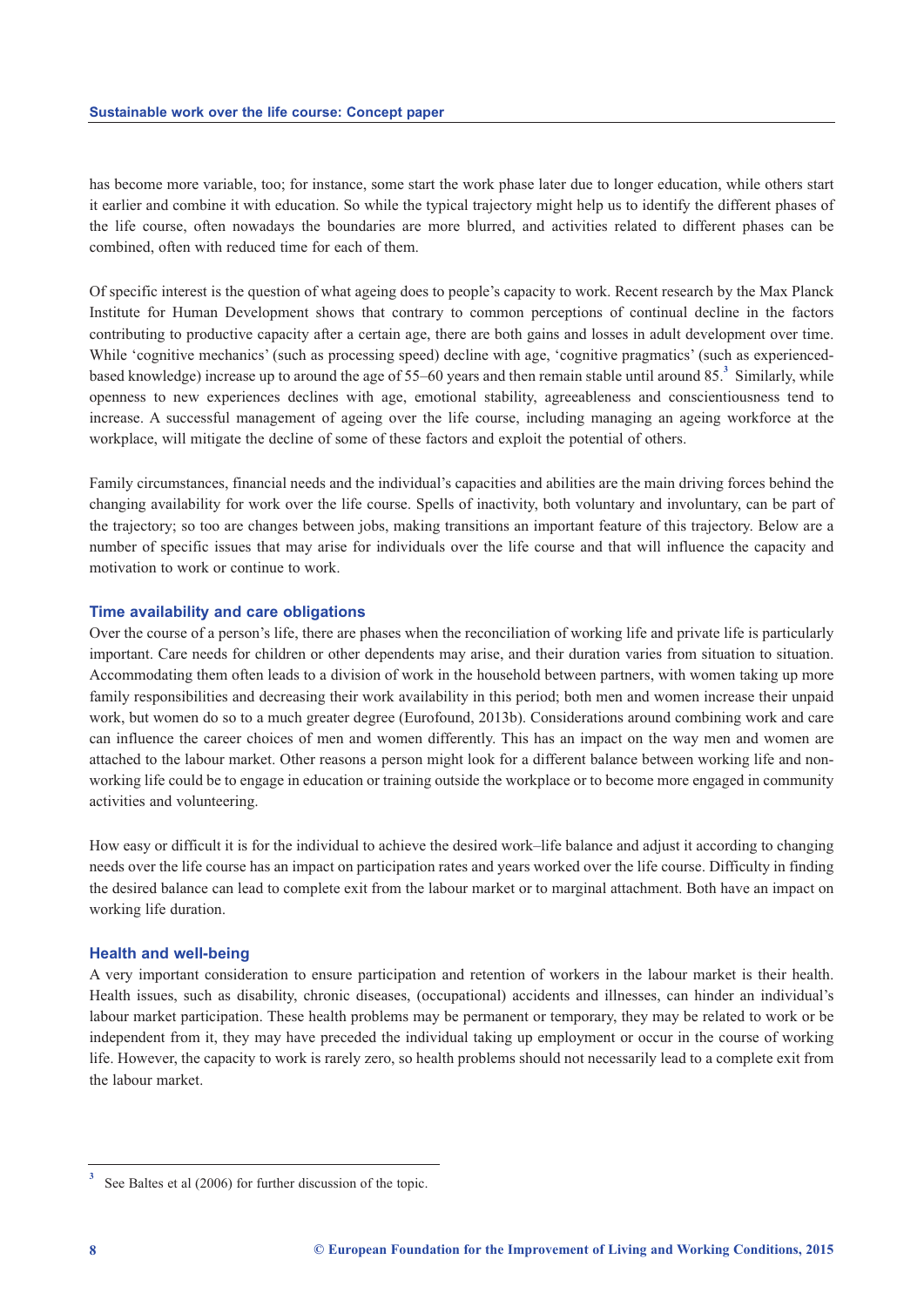#### **Employability and skills**

Individual skills and competencies are crucial to entering the labour market and to remaining at work. Lack of skills can result from initial low-level qualifications, changing requirements, obsolescence of skills over time or simply structural changes in the demand for labour. Keeping skills updated throughout the life course in a changing labour market is challenging. Continuous development of competencies and acquisition of qualifications depends both on lifelong learning opportunities and a person's life and work circumstances. However, a high level of employability is one prerequisite for achieving employment security, the other being a sufficient supply of jobs. Conversely, low levels of employability put individuals in danger of losing attachment to a labour market where job security cannot be guaranteed.

#### **Unemployment and inactivity**

People change jobs willingly or unwillingly over their life course. Indeed, society has moved away from the 'job for life' paradigm. Technological change and globalisation have increased the need for companies to adapt and restructure. More flexibility with regard to contracts also leads to more turnover of workers. The likelihood of an individual experiencing a spell of unemployment or inactivity over the life course has increased. Getting the first job is often the first challenge, as the transition from education to work is not always smooth. In a buoyant labour market and with good support mechanisms for job search and matching in place, short spells of unemployment may be unproblematic, but substantial delays in entering the labour market after education or re-entering it after a period of unemployment will have a scarring effect. Long-term unemployment not only affects employability, but also engagement with society and social inclusion. Transitions between jobs are important for other reasons too – workers may want or need to change jobs throughout their working life for a variety of reasons including physical, cognitive or motivational reasons.

#### **Motivation**

Motivation to work is shaped by individual (and family) circumstances and preferences, and by the 'pull' – economic and social – of work. Work is the main source of income for most people, and financial considerations are a primary motivation for working. For workers who are eligible for their pension, the financial calculus is different, and other things remaining equal, the financial motivation to work might be reduced. Reforms to pensions systems in many European countries may (as explicitly intended) limit this effect, thereby increasing the financial motivation to work among this segment of the population. But other motivations are also important. Work is a social environment, where people have human contact, form friendships, cooperate and learn. The wish to share in these experiences is a strong motivation for many to seek or remain in work, at whatever stage of life they may be. This is evident in the wish of some retired workers to return to employment – albeit on a part-time basis or in different roles than in their prior career. Conversely, there are those who on reaching statutory retirement age consider that 'their work is done' and wish to embark on a different phase of life. Motivation is also shaped by ideas related to the intrinsic value of work and its place in society: having the feeling of doing meaningful or useful work. Finally, though perhaps more properly linked to the work domain and job quality, being valued for one's work, workplace climate, trust, communication, workplace participation and voice can all contribute to motivation.

### **Policies, regulations and practices**

We have seen that two domains need to be addressed in seeking to make work sustainable over the life course: the characteristics of the job and the characteristics and circumstances of the individual. Next we examine how both domains can be influenced by policies, regulations and practices.

#### **Policies and regulation on conditions of work and employment**

In all European countries, legislation and collective agreements regulate the conditions of work and employment. Regulations establish minimum conditions, standards and rules explicitly aimed at improving working conditions and protecting workers' health. For instance, health and safety legislation makes certain provisions with respect to physical and psychosocial conditions of work. Such regulation directly affects the physical environment and work intensity; it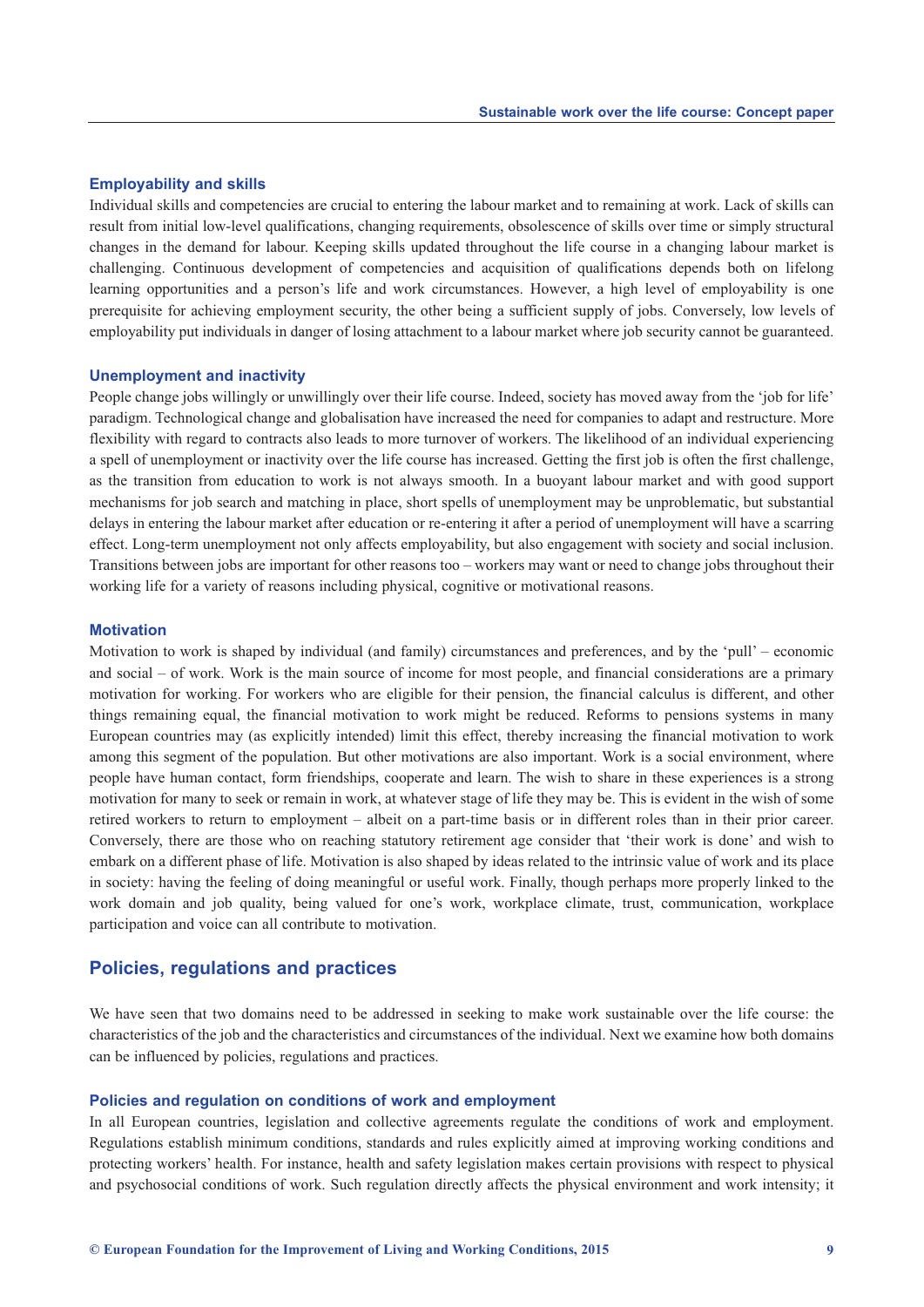<span id="page-15-0"></span>also addresses working time. Well-designed and properly enforced labour legislation can have a very significant effect on the sustainability of work. Public policies similarly influence job quality. Certain policies might be directed at specific risks associated with certain jobs (such as exposure levels for particular physical risks).

The existence and extent of collective representation and collective bargaining coverage can also significantly alter the job quality attributes of any given job and therefore its impact on work sustainability. In general, collective bargaining and social dialogue on the conditions of work and employment, since they reinforce the position of workers and give them voice, will tend to improve those conditions and be positive for the sustainability of work over the life course. For example, some work arrangements can be negotiated collectively, such as working hours and schedules, their organisation and particular working time arrangements for workers with care responsibilities.

#### **Policies and regulation on life course issues**

Legislation and public policies also intervene at points outside of the workplace across a life course. Social protection systems assist with critical life events (providing, for instance, income support for transition periods, sickness insurance, child benefits, unemployment benefits and pensions). Quality services, for example a comprehensive care infrastructure, provide support, ideally in a coordinated and integrated way. Through legislation, rights to certain working time and leave options (such as part-time work and parental leave) are guaranteed. A range of policies are aimed at creating inclusive labour markets through labour market activation, tackling labour market segregation, and improving access to employment for the disadvantaged. Legislation establishes rights to non-discrimination, including the adaptation of workplaces to workers with special needs, and to lifelong learning. Social partners are involved in the shaping and implementation of these policies and legislative initiatives.

#### **Practices at company level**

In addition to the institutional framework, shaped by regulation and public policies, company practices play a crucial role. In fact, the translation of regulations and policies into concrete actions and practices is, in many cases, done at company level. This is the case for measures affecting job quality but also with regard to achieving a better fit between the needs and abilities of the individual and the requirements of the job, and to improving the overall work environment.

- <sup>n</sup> Working time arrangements at company level can facilitate the reconciliation of working life and private life. Examples of this are shorter working hours (voluntary part-time work), employee-friendly flexible hours (such as flexitime, where the worker can adapt their working hours within certain margins, as well as being able to take time off at short notice to take care of private needs) and predictable working hours. A mix of measures is possible, and the best solution will depend on the worker's circumstances and preferences as well as the company's needs. Individual preferences might be shaped by the availability of care facilities.
- <sup>n</sup> Adaptation of the workplace to workers with special needs is done at workplace level. Special arrangements for the physical layout of the workplace, changes in job content or different working time arrangements may be needed to allow these workers to start or continue working. Also, specific policies can support the return to work of workers with health issues after long-term absence.
- <sup>n</sup> Company-level health management is also mentioned in the research literature, not least in connection with the negative impact of chronic stress. The literature emphasises the importance of a holistic approach. This can include company-level initiatives targeting the general health of workers – for example, in relation to diet or physical activity.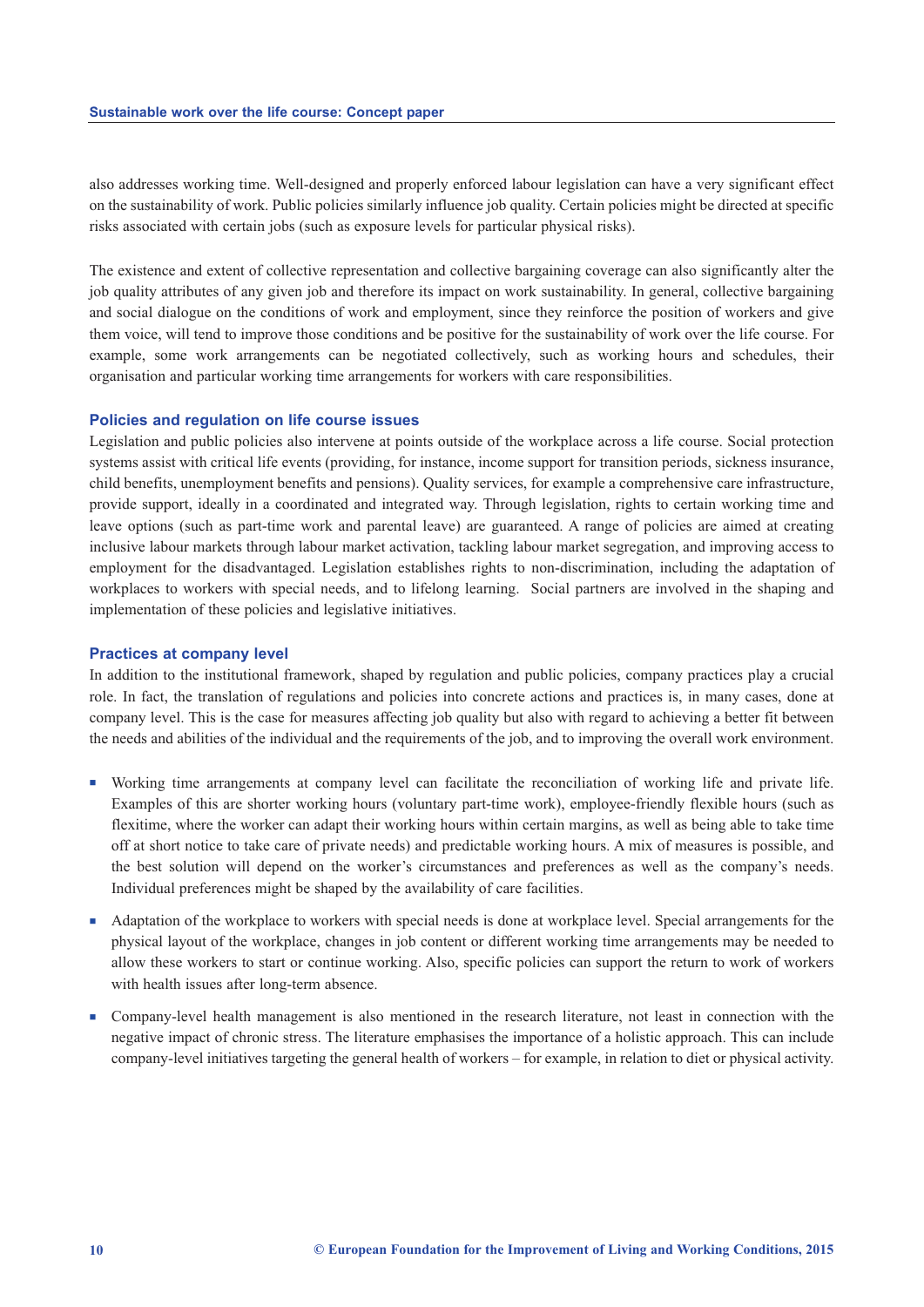- <span id="page-16-0"></span><sup>n</sup> Age management in companies helps to prevent the premature exit of workers. Apart from adapting the job and the workplace, a possible revision of the role of older workers may be helpful. As the strength of the productive characteristics of the old and the young may differ considerably, there is great potential for diversity management to exploit the complementarities of these characteristics and to widen the scope for mutual learning between generations. Some examples are age-awareness training for young and old workers, lifelong learning strategies, and mentoring and coaching initiatives to foster intergenerational transfer of knowledge. Also, an organisational climate that promotes an appreciation of the value of older workers is crucial, not least for the self-image of older workers themselves.
- n Motivation can be enhanced through practices that lead to better engagement and commitment of workers and through good leadership, including clarification of roles and recognition for work well done.
- <sup>n</sup> Work organisation and workplace participation are very important determinants of sustainability of work. The way work is organised is important for the further development of skills and employability of workers throughout the life course: indeed, autonomy, collective learning (through teamwork) and participation can contribute to lifelong learning of workers.

None of these interventions functions in isolation: it is the combination of policies, regulation through legislation and collective agreements, and company practices that determine the outcomes for individuals. Changes introduced in some part of this complex system will have an impact on others and on the final outcome. The degree to which interventions of different actors at different levels are aligned and coordinated is likely to have an impact on the overall success of making work sustainable over the life course.

# **Integrating the domains**

We have examined two domains that shape the sustainability of work:

- $\blacksquare$  the characteristics of the job;
- $\blacksquare$  the characteristics and circumstances of the individual throughout the life course.

How can we bring these two domains together in an integrated model?

There is, on the one side, the labour market, with different jobs available. These jobs are of different quality and, as described above, their characteristics have an impact on workers' motivation, health and well-being, skills development and employability, and reconciliation of working time and private life; thus they affect workers' ability to engage and remain in work throughout an extended working life.

On the other side, there are individuals with different characteristics and circumstances that change over the life course. Their changing health, skills, time needs and motivation affect their availability for work and determine the jobs they are able to do. There is therefore a reciprocal influence of each domain on the other.

Making work sustainable requires a match between job quality and availability for work. The individual faces the challenge of reconciling their needs and abilities with the characteristics of the job, without compromising their future ability to work. However, within a life course trajectory, there are points when there are constraints within one or both domains, and external intervention will usually be needed to address them. For example, if the working time quality of jobs on offer is low, individuals whose availability for work is limited due to care responsibilities will not achieve a match. People with low skills levels or particular skills might not find a match in labour markets that require different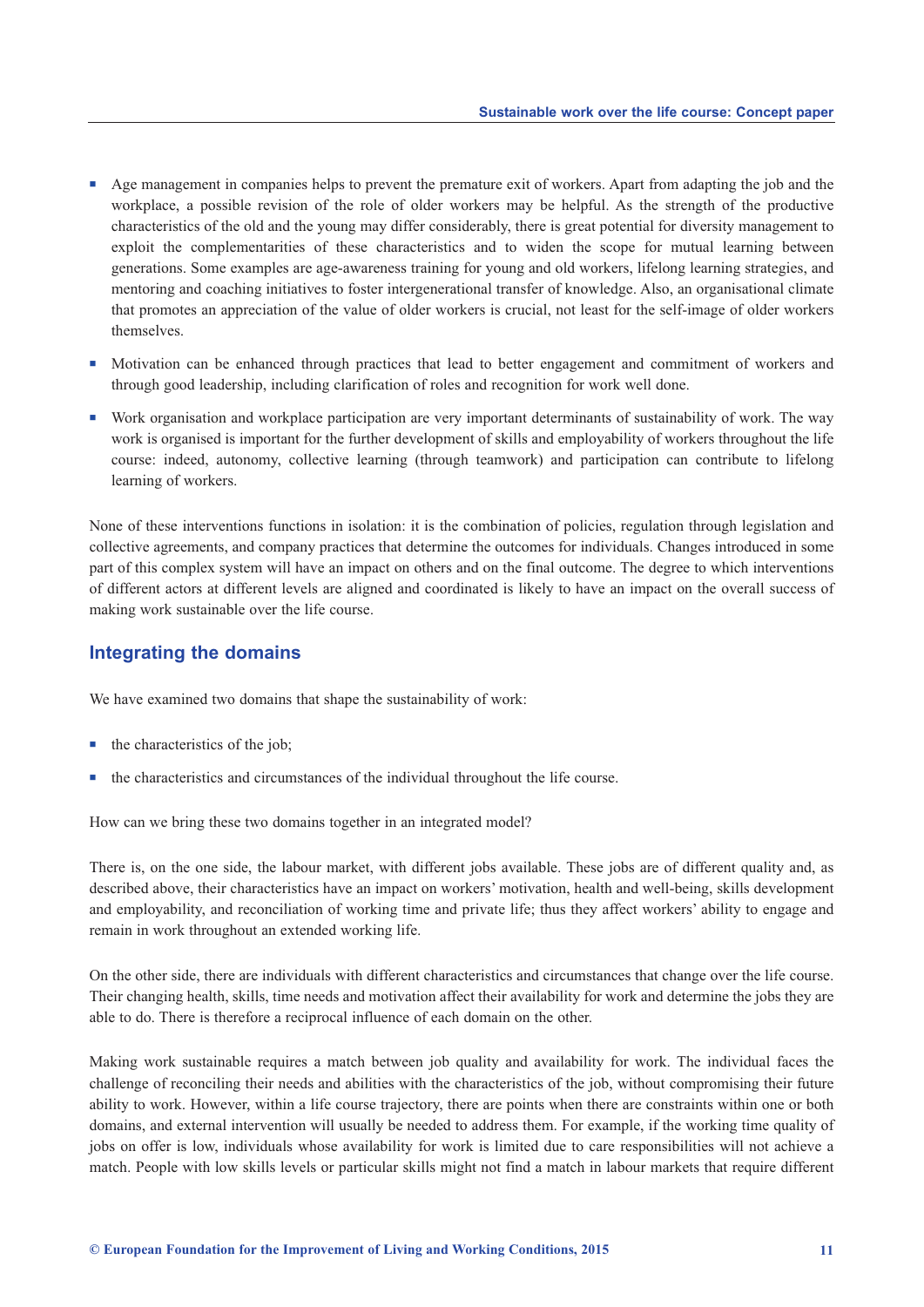skills and where acquiring new skills on the job and enhancing employability is difficult. Jobs with low intrinsic job quality and harsh physical conditions will not be a match for people with health issues and disabilities, and might not be tenable over the long-term for any worker. Not being able to achieve a match can lead to temporary or even permanent exit from the labour market or can prevent entry or re-entry into work.

To increase the chances of achieving a match, two levers can be used: the improvement of job quality (to match better a person's availability for work) and improving availability for work (to match better the demands of the labour market). A range of interventions can influence job quality, on the one hand, and increase availability for work, on the other.

- <sup>n</sup> Health and safety regulation should, in principle, make jobs less physically and psychologically demanding, improving intrinsic job quality and facilitating easier matching between the availability for work and job demands.
- <sup>n</sup> Education enhances an individual's availability for work. While being in education can initially decrease availability, it will increase availability later by developing the abilities of workers and their capacity to deal with demanding tasks. Engaging in lifelong learning will help workers maintain their employability in an environment of innovation and constant technological change.
- <sup>n</sup> Affordable care facilities can increase the availability for work for those with care responsibilities. The possibility to reduce working time for those individuals and the provision of flexible working time arrangements in companies will improve working time quality of jobs.
- n Many workers exit the labour force from their mid-50s onwards. While it is important to consider job quality for workers of all ages, phased retirement schemes and the adaptation of workplaces to the requirements of older workers can extend their availability for work over time.

As outlined earlier, different actors at different levels – governments, social partners and companies – have or share responsibility for the types of interventions that enhance sustainability of work over the life course. There is no default formula to design this interaction between individual, the job and the support system – multiple permutations are possible.

Social dialogue and collective bargaining play an important role for achieving sustainable work: firstly, by facilitating workplace practices that allow for a better match between jobs and the needs and abilities of workers over their life course; secondly, by developing a shared understanding of the needs of both workers and work organisation, addressing several aspects of job quality. The effect is similar to labour regulation and other support policies in the workplace.

Given that needs, abilities and preferences of individuals change over the life course, achieving an initial match might not be sufficient to maintain a satisfactory balance for an extended working life. Also, jobs that provided a good match could disappear as a consequence of structural change or restructuring. Therefore, measures that facilitate labour market transitions play a crucial role in enhancing the sustainability of work over the life course. This relates to transitions between jobs but also to transitions between employment and unemployment, periods of learning or caring, or transitions back to work after extended illness. The prospect of smooth transitions increases the options available to people and the chances of finding a good match between the life course specific needs of the worker and the demands of the different types of jobs.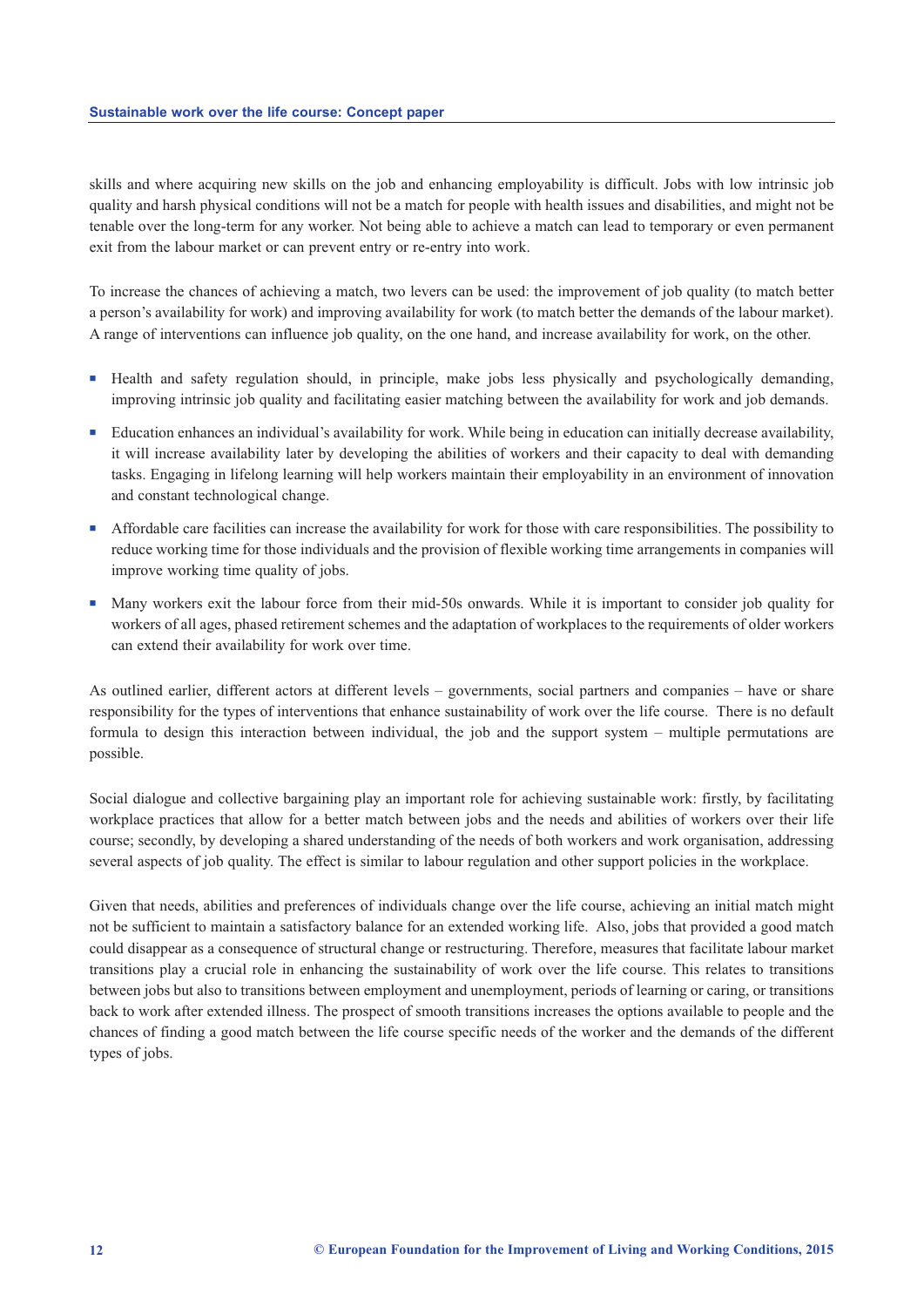# <span id="page-18-0"></span>**Outlook**

While some of the elements addressed in this discussion have been examined in previous research by Eurofound and other researchers, the specific interest of this paper is in attempting to provide a more comprehensive outline of the elements that have an impact on sustainability of work over the life course.

The paper has presented a working definition of sustainable work over the life course, which will provide the framework for further work by Eurofound in this area. The starting point is the concept of job quality, operationalised in the four indices of earnings, prospects, intrinsic job quality and working time quality. There is a clear connection between job quality – and between the specific elements comprising the indices – and the capacity and motivation of individuals to stay longer in their jobs as they grow older. Job quality is understood to be a prerequisite for maintaining and extending working life. The implication is that improving the quality of jobs is important in cases where job quality is not high. And even in good-quality jobs, changes to work organisation and improvements in management practice can enhance sustainability. For many workers, but particularly those in low-quality jobs, it may become necessary to change job in order to remain active in the labour market, and this is one of the ways in which effective labour market transitions are relevant.

It is important to note, however, that it is not clear which elements of job quality have the strongest impact on sustainability. The dimension of intrinsic job quality seems to play a key role; working time quality also seems to be of particular relevance. However, it may be that further research shows that these assumptions are wrong and that other dimensions of job quality play a more important role when it comes to making work sustainable. The challenge is to disentangle the different factors that, in combination, affect workers' health, well-being and employability and therefore their ability and motivation to stay in employment longer.

A further dynamic element is provided by considering the life-course perspective on job quality. Not only do many of the interactions discussed in connection with job quality have both positive and negative consequences over the long term, but the availability of individuals for work differs according to life stage and circumstances. Finally, the desire to make work sustainable implies that attention be given to policies and practices to support those who are currently unemployed or inactive in finding sustainable work – and this will often mean taking account of work–life balance issues beyond the job itself, as well as health and skills.

This makes for a complicated agenda, where actions to improve job quality and working conditions should be complemented by policies and actions in a range of fields – to support individual development, individual transitions, services to match labour market demand and supply (including measures geared towards specific groups whose availability for work is constrained), and improved social infrastructure and services, for instance. It follows that a wide range of actors are potentially involved in the process. The ways in which the various players interact will be shaped differently according to the national welfare, employment and industrial relations systems. Gaining greater understanding of how national realities compare is a key objective of current research to explore experience in a number of Member States. And, certainly, there is no one solution that will fit all circumstances. Among the central issues to be explored is that of coherence within countries between the different measures taken by different actors. A great many spheres are of interest – including active ageing policies, occupational health and safety, health inequalities, gender equality, working time and workplace innovation – and actions in one field may have synergistic effects with actions in another. Hence, unintended consequences are possible, even likely, and this may lead to sub-optimal outcomes.

Eurofound will continue to research specific elements of the broad agenda that stems from sustainable work. The issue of working time (itself a very broad field) will be considered from the perspective of sustainability of work over the life course, therefore addressing the influence of working time duration (and its regulation through various instruments), but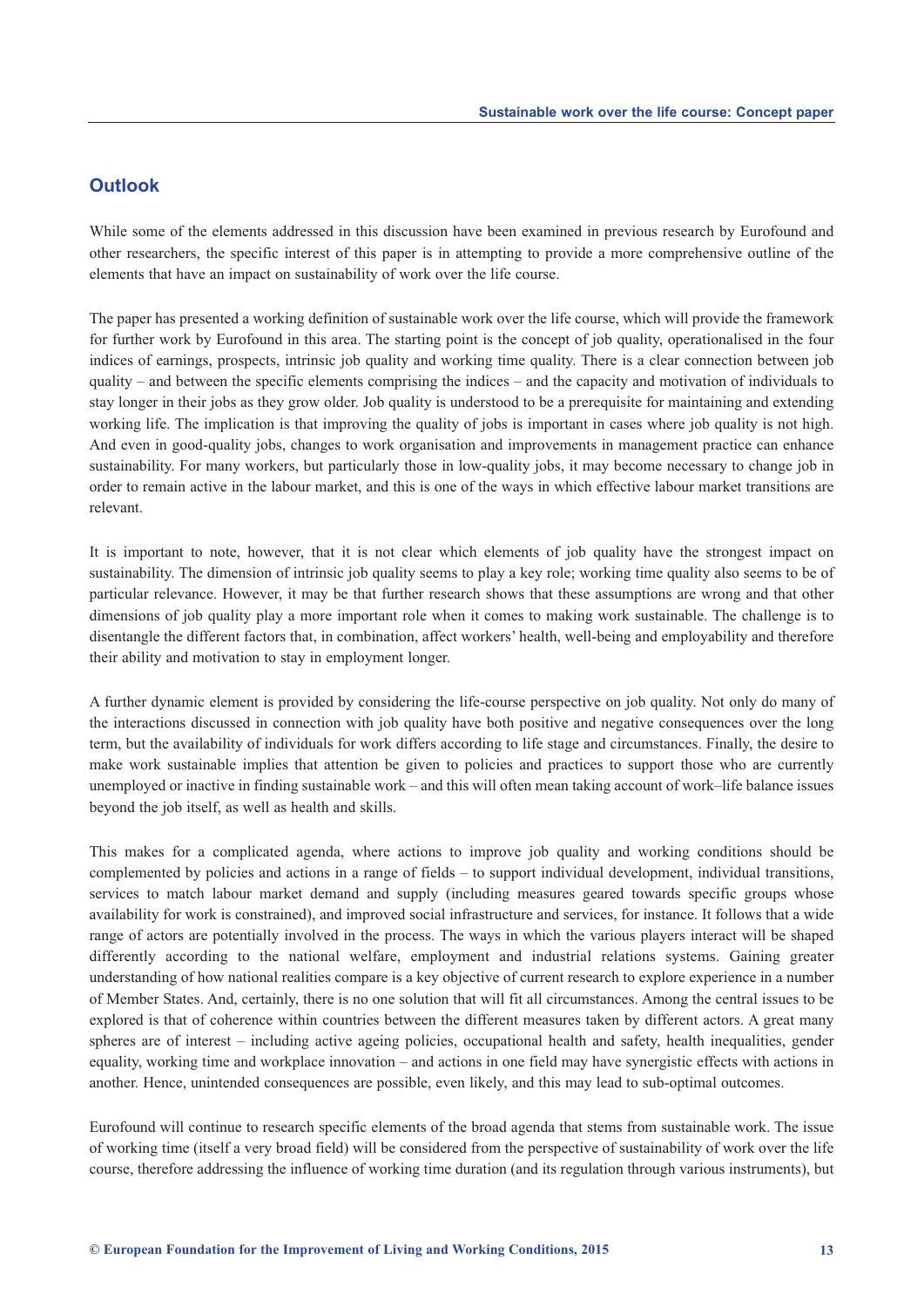<span id="page-19-0"></span>also of working time organisation, flexibility and leave arrangements. In this context, the role of tailored solutions adapted to different life stages and circumstances is highly relevant.

In the longer term, some kind of 'sustainability-proofing' could be embedded in policies. This could address the interaction between policies in different areas: the sometimes-invisible trade-offs in relation to sustainability of work, the consequences of some choices in participation, and new inequalities between different groups that might be created.

### **References**

Baltes, P. B., Reuter-Lorenz, P. A., and Rösler F. (eds.) (2006), *Lifespan development and the brain: The perspective of biocultural co-constructivism*, Cambridge University Press, New York.

Docherty, P., Forslin, J., Shani, A. B. (Rami) (eds.) (2009), *Creating sustainable work systems – Emerging perspectives and practices*, 2nd ed., Routledge, London.

Eurofound (2003), *A new organisation of time over working life*, Publications Office of the European Union, Luxembourg.

Eurofound (2008), *Flexibility and security over the life course*, Dublin.

Eurofound (2012a), *Fifth European Working Conditions Survey: Overview report*, Publications Office of the European Union, Luxembourg.

Eurofound (2012b), *From crisis to recovery – Better informed policies for a competitive and fair Europe*, Publications Office of the European Union, Luxembourg, pp. 6–7.

Eurofound (2012c), *Trends in job quality in Europe*, Publications Office of the European Union, Luxembourg.

Eurofound (2013a), *Quality of employment conditions and employment relations in Europe*, Publications Office of the European Union, Luxembourg.

Eurofound (2013b), *Working time and work–life balance in a life course perspective*, Dublin.

World Commission on Environment and Development (1987), *Our common future*, Oxford University Press, Oxford.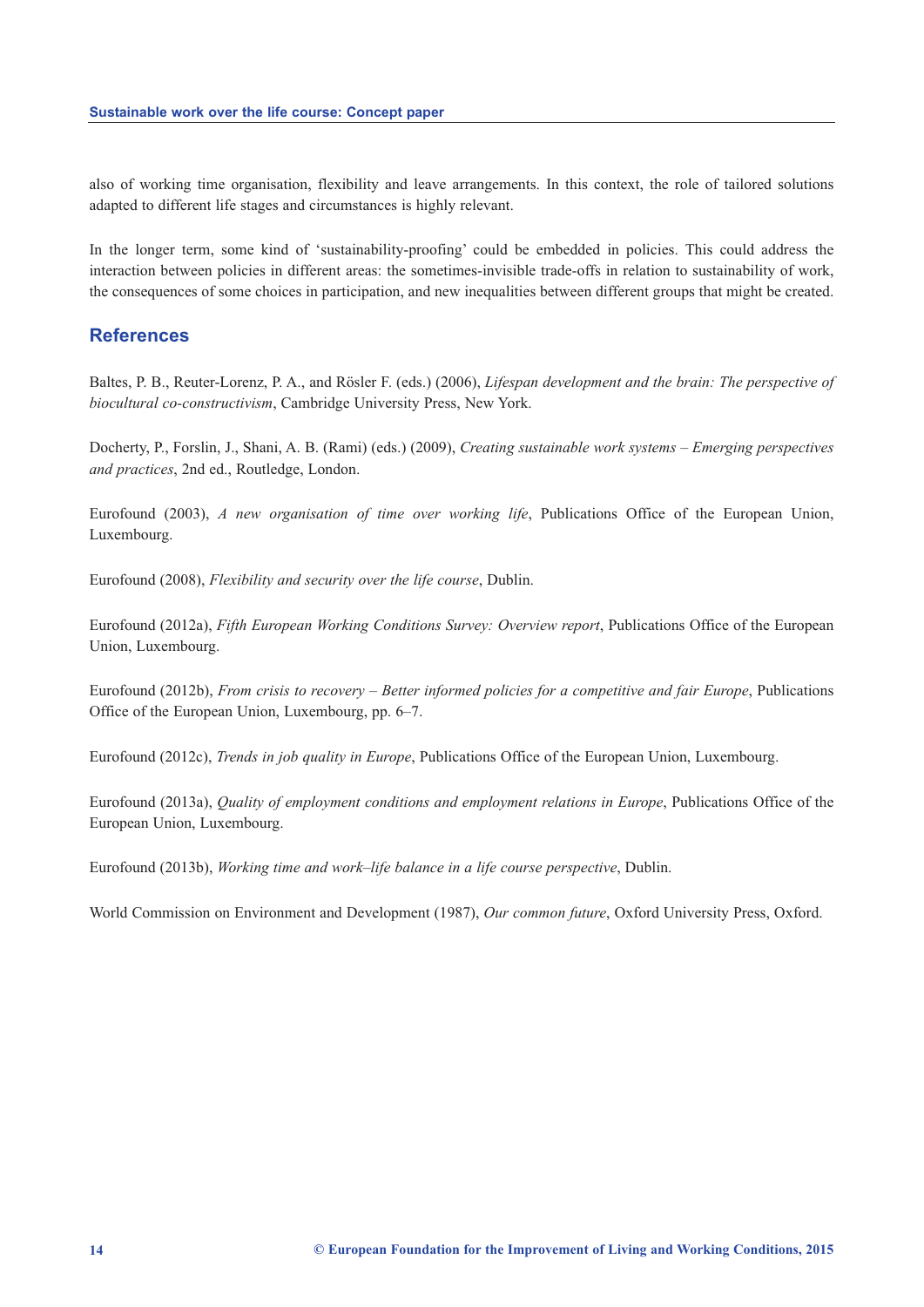**EF/15/19/EN**